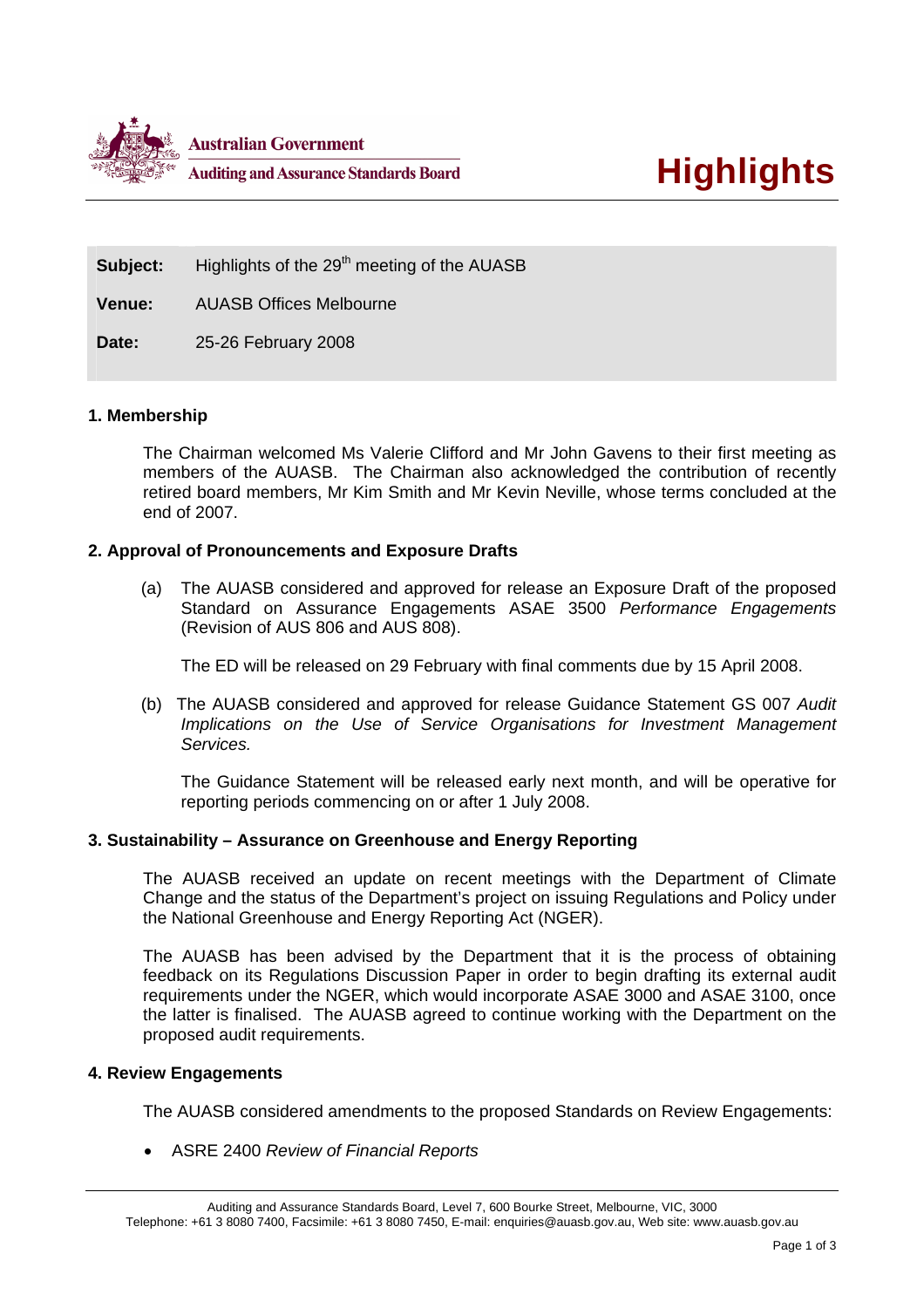- ASRE 2405 *Review of Other Historical Financial Information*
- ASRE 2410 *Review of an Interim Financial Report Performed by the Independent Auditor of the Entity*

The IAASB, at its December 2007 meeting, approved amendments to ISRE 2410. The changes extend the scope of the standard to cover historical financial information other than interim financial information, and also broaden its coverage to include all other reviews of financial statements undertaken by the auditor in addition to reviews of interim financial reports. The IAASB amendments are effective from 1 January 2008.

The AUASB agreed to revised wording to the suite of Australian Standards on Review Engagements to reflect the change in scope and requested that:

- Additional guidance be included in all review Standards to clarify the meaning of Financial Report.
- The explanatory diagrams contained within the Explanatory Guide to Review Engagements be included in the Preface of all review Standards.
- Revisions of the proposed Standards be circulated for out of session approval to release as exposure drafts, with a 45 day exposure period.

# **5. ASA Redrafting (Clarity Format)**

The AUASB considered an overview of the ASA Redrafting Project Plan and in particular:

- Use of the revised ISAs as the base Standard
- Drafting policies and rules that clearly address:
	- o Australian regulation and legislation
	- o Requirements due to ASAs being legislative instruments
	- o Matters clearly in the public interest
- The proposed timetable which contemplates completion of all redrafting by July 2009, and revised ASAs becoming operative for financial reporting periods commencing on or after 1 January 2010.

The AUASB agreed on policies and rules and approved the overall project plan.

## **6. Other Projects**

## *Compliance Engagements*

The AUASB was updated on responses to ED 5/07 ASAE 3100 *Compliance Engagements* received to date.

The responses are to be reviewed and considered in detail and a final version of the Standard is to be presented for approval at the 14 April AUASB meeting.